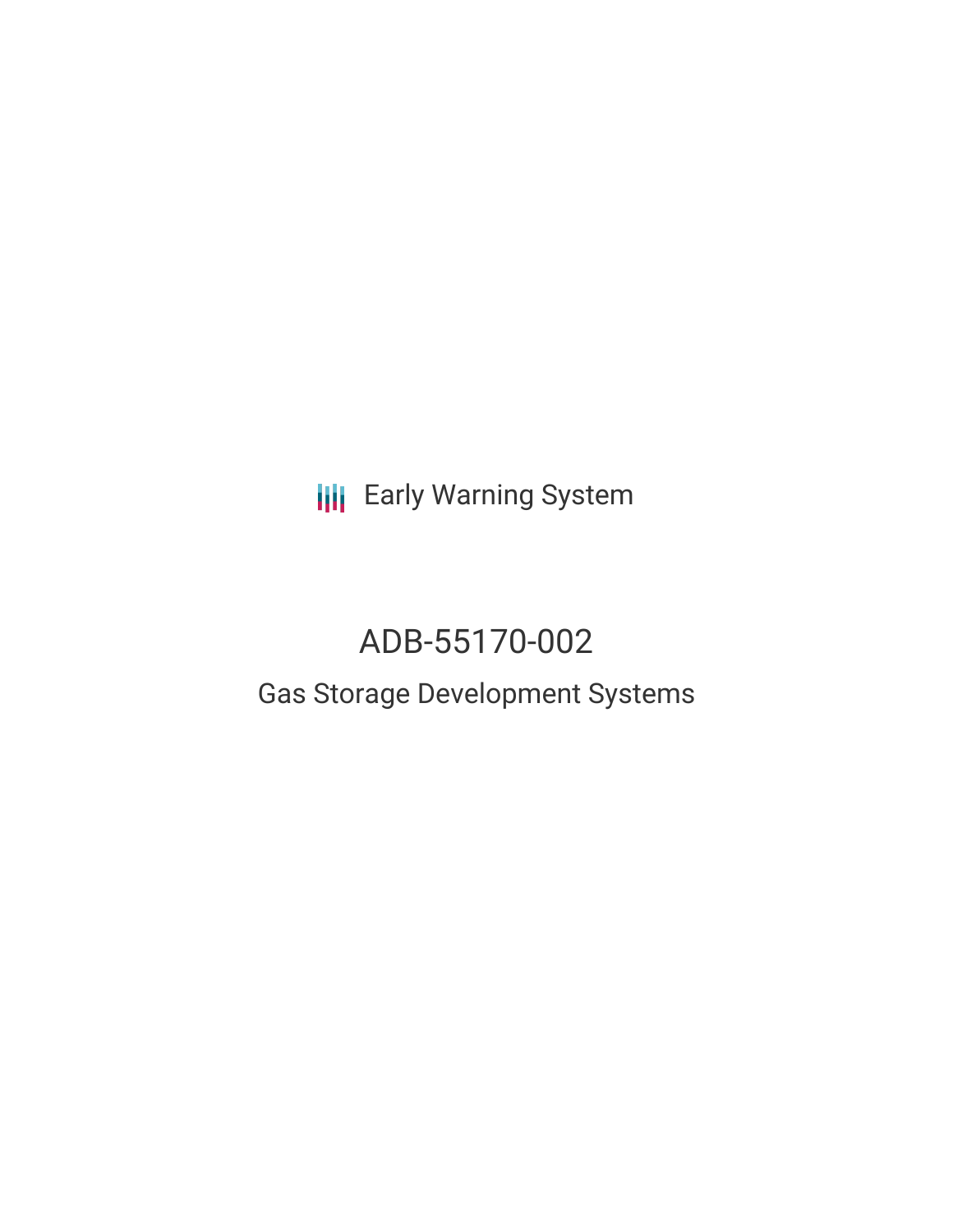

### **Quick Facts**

| <b>Countries</b>               | Pakistan                     |
|--------------------------------|------------------------------|
| <b>Financial Institutions</b>  | Asian Development Bank (ADB) |
| <b>Status</b>                  | Approved                     |
| <b>Bank Risk Rating</b>        | U                            |
| <b>Voting Date</b>             | 2021-12-17                   |
| <b>Borrower</b>                | Islamic Republic of Pakistan |
| <b>Sectors</b>                 | Energy                       |
| <b>Investment Type(s)</b>      | Advisory Services, Grant     |
| <b>Investment Amount (USD)</b> | $$0.60$ million              |
| <b>Grant Amount (USD)</b>      | $$0.60$ million              |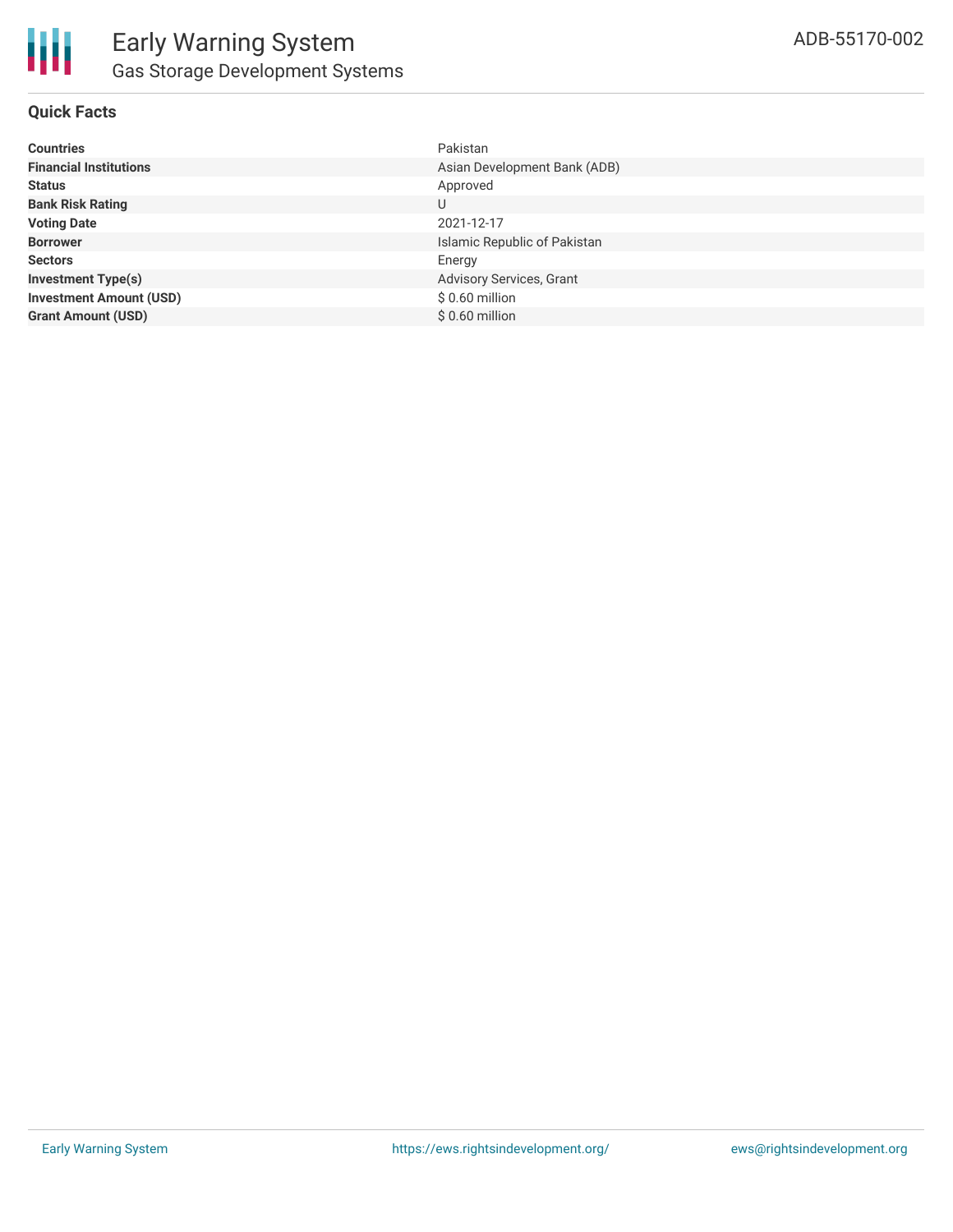

### **Project Description**

According to ADB documents, the knowledge and support technical assistance (TA) will (i) analyze and recommend gas storage modalities and options across Pakistan based on the safety, reliability, cost, and effect on amenities as prime considerations; (ii) propose a policy, legal, and regulatory framework to develop, operate, and maintain gas storage facilities following international best practice; and (iii) provide advisory services on a transaction model, financial structure, and development road map for the first gas storage facility in the country. The findings will assist the Government of Pakistan to design and approve optimal storage options (underground or overground) across multiple locations, a capital and ownership structure and road map for each option, and adjustments to the hydrocarbon legal and regulatory framework.

### PROJECT RATIONALE AND LINKAGE TO COUNTRY/REGIONAL STRATEGY

The TA supports the recommendation of the government's integrated energy plan to deregulate the gas value chain and encourage private sector participation. The government does not intend to offer any sovereign guarantees, capacity charges, or offtake commitments for future LNG terminals and storage; hence, operators would arrange their own buyers, as well as third-party access to pipeline capacity. The TA is linked to the operational priorities of ADB's Strategy 2030: (i) addressing remaining poverty and reducing inequalities by cutting energy poverty and lowering gas tariffs; (ii) accelerating progress in gender equality through access to year-round energy for rural areas for cleaner cooking and cottage industries; (iii) tackling climate change, building climate and disaster resilience, and enhancing environmental sustainability by reducing carbon footprints through the replacement of furnace oil and diesel-powered plants with gas-powered plants that are available yearround; (iv) strengthening governance and institutional capacity; and (v) fostering regional cooperation and integration through gas pipeline interconnections with neighboring countries (Turkmenistan and Iran), with options to store gas. The TA is aligned with ADB's energy policy, supporting the low-carbon transition, and TA outputs will include necessary due diligence to ensure compliance with the three conditions of ADB's Energy Policy for any subsequent ADB-assisted projects involving natural gas.

The TA is aligned with the following impact: gas market equilibrium established.12 The TA will have the following outcome: gas supply chain strengthened, and strategic reserves requirements met..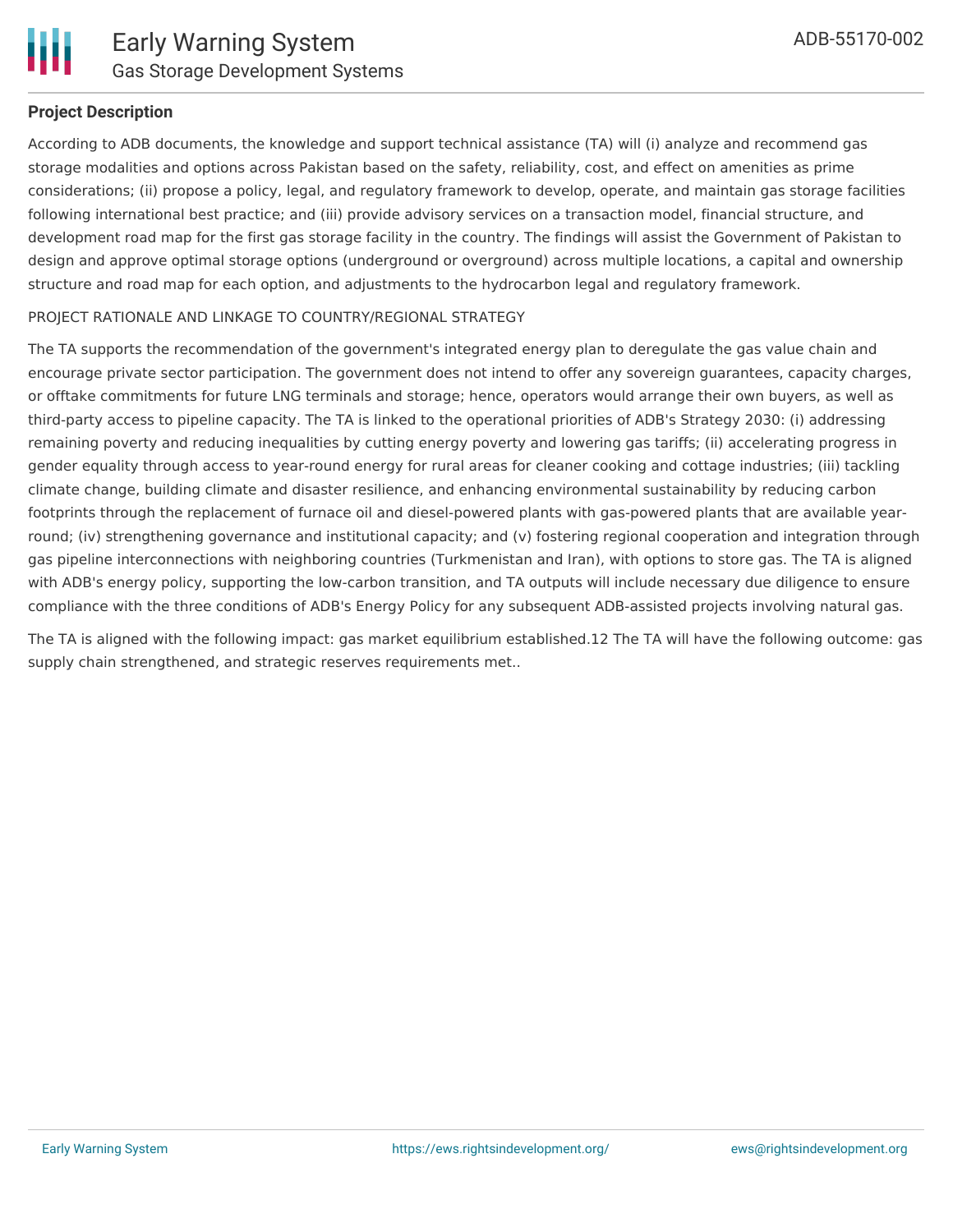

### **Investment Description**

Asian Development Bank (ADB)

The TA amounts to \$600,000, which will be financed on a grant basis by ADB's Technical Assistance Special Fund (\$300,000 TASF 7 and \$300,000 TASF-other sources). The government will provide counterpart support in the form of counterpart staff, office accommodation, access to data, hosting stakeholder meetings, and other in-kind contributions.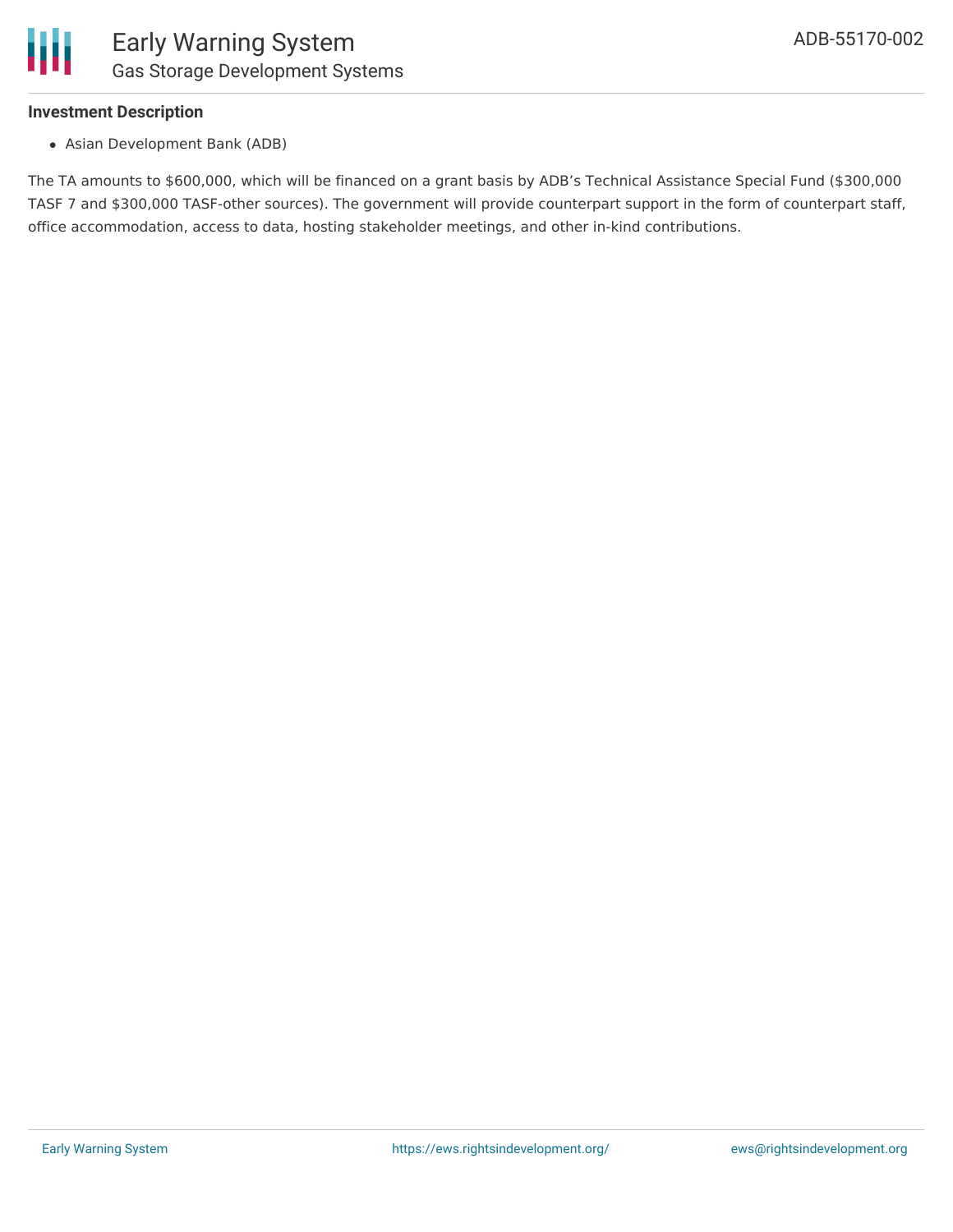

## Early Warning System Gas Storage Development Systems

### **Contact Information**

| Responsible ADB Officer   | Pladet, Roland C.J.                                                                               |
|---------------------------|---------------------------------------------------------------------------------------------------|
|                           | Responsible ADB Department Central and West Asia Department                                       |
| Responsible ADB Division  | Energy Division, CWRD                                                                             |
|                           | Asian Development Bank                                                                            |
|                           | 6 ADB Avenue,                                                                                     |
|                           | Mandaluyong City 1550, Philippines                                                                |
| <b>Executing Agencies</b> | Ministry of Energy (Power Division)<br>2nd floor, A Block Pak Secretariat,<br>Islamabad, Pakistan |

#### ACCESS TO INFORMATION

You can submit an information request for project information at: https://www.adb.org/forms/request-information-form

ADB has a two-stage appeals process for requesters who believe that ADB has denied their request for information in violation of its Access to Information Policy. You can learn more about filing an appeal at: https://www.adb.org/site/disclosure/appeals

#### ACCOUNTABILITY MECHANISM OF ADB

The Accountability Mechanism is an independent complaint mechanism and fact-finding body for people who believe they are likely to be, or have been, adversely affected by an Asian Development Bank-financed project. If you submit a complaint to the Accountability Mechanism, they may investigate to assess whether the Asian Development Bank is following its own policies and procedures for preventing harm to people or the environment. You can learn more about the Accountability Mechanism and how to file a complaint at: http://www.adb.org/site/accountability-mechanism/main.